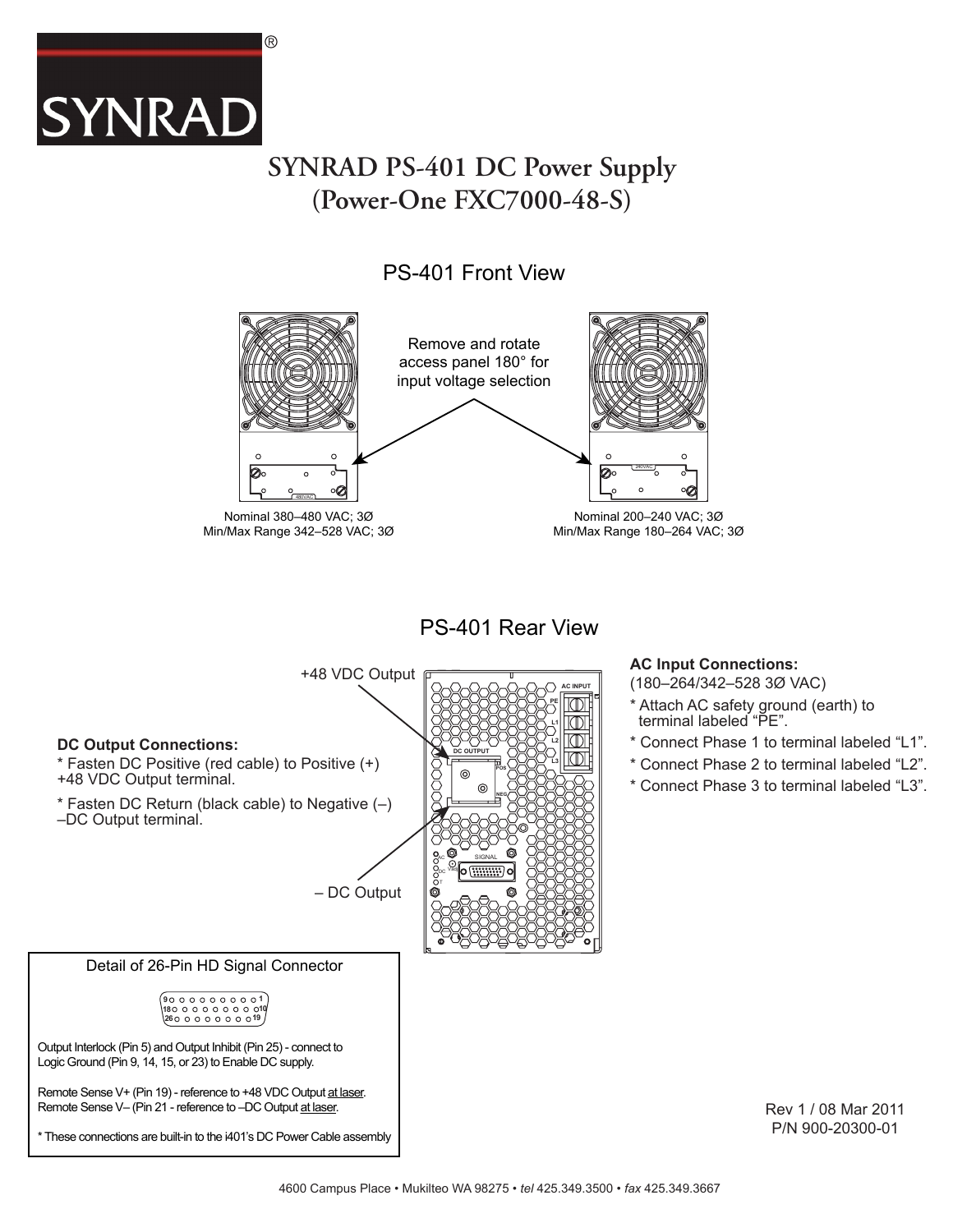



# Distributed Power Front-End



**Front and Rear Views**

#### **Description**

The FXC7000 Series of standalone or rack-mounted power systems provides true AC front-end capability to automatic test equipment, telecom, data communications, and other distributed power designs. The FXC systems may be paralleled up to 210 kW of output power and are intended for chassis-mounted installations with bolted connections. These power supplies provide excellent protection against input voltage transients.

The FXC has its fan located at the front of the supply, and voltage adjust, indicator lights, output bussbars, and connectors on the rear. Airflow is from the front through

#### **Features**

- Three-phase AC input
- Suitable for 3U or 5U height mounting
- Single-wire current share or Droop current share
- Remote voltage adjust and current monitoring
- Overtemperature, overload, and overvoltage protection
- LED supply status indicators
- Current-share control for up to 30 units
- **FXC7000** Front panel selectable-input-range

the rear. Alarm, monitoring, and control signals are floating from the main output and can be referenced to the positive or negative output or sense line of the power supply. The output is floating with respect to the chassis and may be used as a positive or negative polarity supply.

The FXC7000 Series meets international safety requirements and is CE Marked to the Low Voltage Directive. This series operates on three-phase European voltages as well as (up to) 480VAC, delta or wye.

#### **Chassis-Mountable Model**

| <b>MODEL</b>                                     | <b>OUTPUT</b><br><b>VOLTAGE</b> | <b>INPUT VOLTAGE RANGE</b><br>3-PHASE (VAC) | <b>ADJUSTMENT</b><br>RANGE | <b>MAXIMUM OUTPUT</b><br><b>CURRENT</b> | LINE<br>REGULATION | LOAD<br><b>REGULATION (NOTE 1)</b> | <b>INITIAL SETTING</b><br>ACCURACY |  |  |
|--------------------------------------------------|---------------------------------|---------------------------------------------|----------------------------|-----------------------------------------|--------------------|------------------------------------|------------------------------------|--|--|
| <b>FXC7000-48-S</b>                              | 48V<br>(NOTE 2)                 | 180 to 264 or 342 to 528                    | 45.6V to 50.4V             | 145A                                    | 15%                | $0.2\%$                            | 17.90V to 48.10V<br>47             |  |  |
| <b>NOTES:</b><br>.) With Remote Sense connected. |                                 |                                             |                            |                                         |                    |                                    |                                    |  |  |

2). User-selectable input voltage ranges

#### **Input Specifications**

| <b>Iliput Opeenivations</b> |                                               |                                              |       |            |            |              |
|-----------------------------|-----------------------------------------------|----------------------------------------------|-------|------------|------------|--------------|
| <b>PARAMETER</b>            | DESCRIPTION/CONDITIONS                        |                                              | MIN   | <b>NOM</b> | <b>MAX</b> | <b>UNITS</b> |
| Input Voltage - AC          | 3-phase delta low input range, nominal.       |                                              | 200   |            | 240        | VAC          |
|                             | 3-phase delta high input range, nominal.      |                                              | 380   |            | 480        |              |
|                             | Continuous deviation from the above nominals. |                                              | $-10$ |            | $+10$      | $\%$         |
| Input Current               | Per phase at full rated load.                 | FXC7000 at 180 VAC:                          |       |            | 30         | ARMS         |
| Inrush Surge Current        | Internally limited.                           | Vin = $264$ VAC (one cycle). $25^{\circ}$ C: |       |            | 30         | APK          |
|                             |                                               | Vin = $528$ VAC (one cycle). $25^{\circ}$ C: |       |            | 15         |              |
| Input Frequency             | AC input.                                     |                                              | 50    |            | 60         | Hz           |
| Hold-up Time                | After last AC line peak at full power.        | 208 VAC:                                     | 17    |            |            |              |
|                             |                                               | 400 VAC:                                     | 13    |            |            | ms           |
| <b>Operating Frequency</b>  | Switching frequency, fixed.                   |                                              |       | 100        |            | kHz          |
| Power Factor                |                                               |                                              | 0.90  |            |            | <b>W/VA</b>  |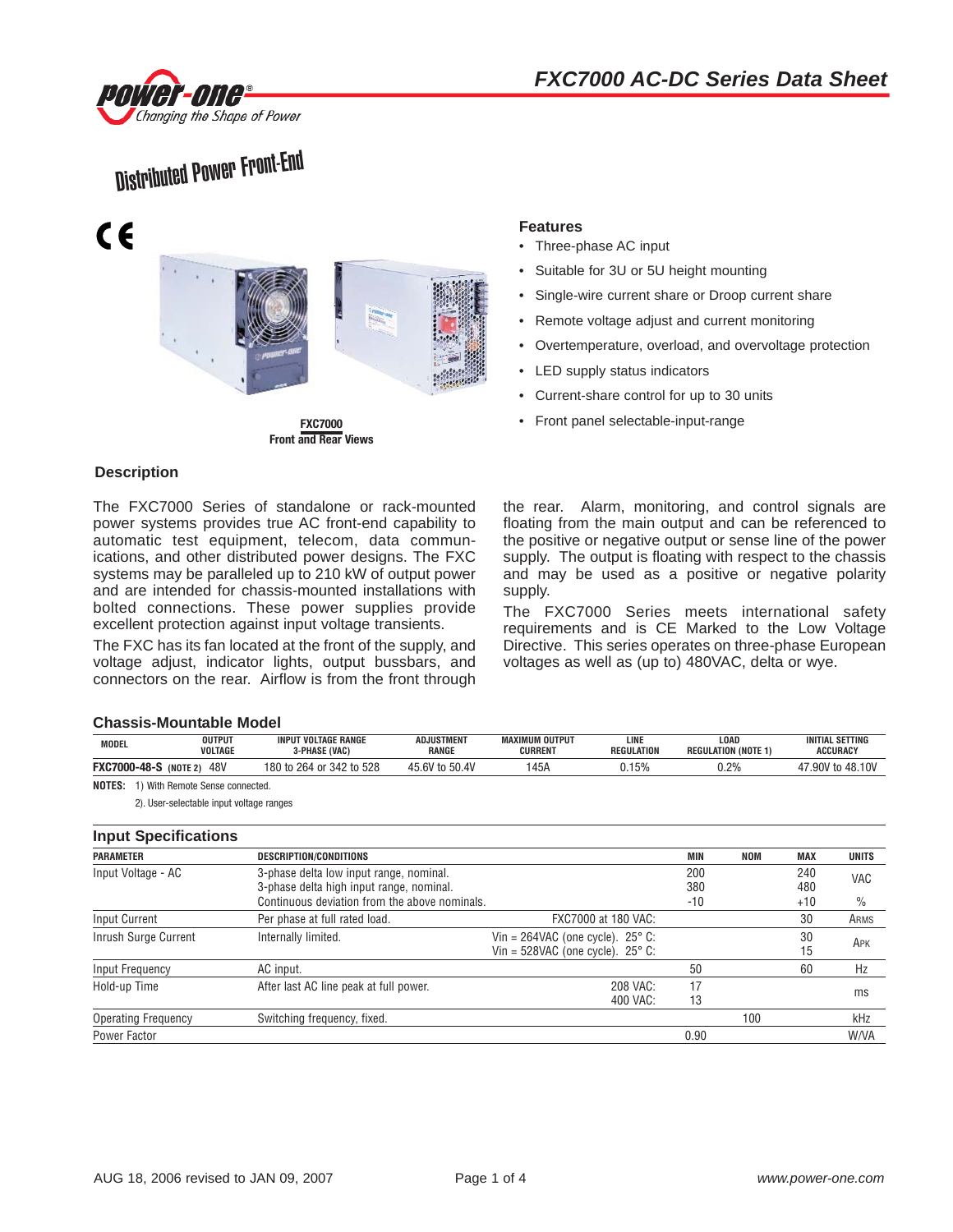

#### **Output Specifications**

| <b>PARAMETER</b>                                 | <b>DESCRIPTION/CONDITIONS</b>                                                                                                              |                                                                | <b>MIN</b> | <b>NOM</b> | <b>MAX</b>                | <b>UNITS</b>  |
|--------------------------------------------------|--------------------------------------------------------------------------------------------------------------------------------------------|----------------------------------------------------------------|------------|------------|---------------------------|---------------|
| <b>Output Voltage</b><br><b>Adjustment Range</b> | An additional 1.0 Volt is provided to the output terminals to provide for<br>load lead losses.                                             |                                                                | 45.6       | 48         | 50.4                      | V             |
| <b>Output Power</b>                              | Continuous duty rating.                                                                                                                    |                                                                |            |            | 7000                      | Watts         |
| <b>Output Current</b>                            | Continuous duty rating.                                                                                                                    |                                                                |            |            | 145                       | A             |
| Efficiency                                       | Full rated load (208Vac).                                                                                                                  |                                                                | 88         | 91         |                           | $\frac{0}{0}$ |
| Regulation                                       | Load, Maximum deviation with 0 to 100% load change:<br>With Remote Sense not connected:<br>Line, Under all specified operating conditions. | With Remote Sense connected:<br>Utilizing Droop Current Share: |            |            | 0.2<br>0.75<br>2.0<br>0.2 | $\frac{0}{0}$ |
| Ripple & Noise                                   | Measured at mating connector $w/$ 0.01 $\mu$ F + 10 $\mu$ F Tant.                                                                          | 20 MHz BW:<br>100 MHz BW:                                      |            |            |                           | $%$ p-p       |
| Overshoot / Undershoot                           | Output voltage overshoot/undershoot at turn-on.                                                                                            |                                                                |            |            | $\Omega$                  | $\%$          |
| Minimum Loads                                    | Minimum loading required to maintain regulation.                                                                                           |                                                                | U          |            |                           | A             |
| <b>Transient Response</b>                        | Maximum recovery time, to within 1% of initial set<br>point due to a 25% load change, 1A/µS.                                               | Time:<br>Deviation:                                            |            |            | 800<br>3.2                | μs<br>$\%$    |
| Turn-On Delay                                    | Time required for initial output voltage stabilization after power-up.                                                                     |                                                                |            |            | 3                         | S             |
| Turn-on Rise Time                                | Time required for output voltage to rise from 10% to 90%.                                                                                  |                                                                |            |            | 100                       | ms            |

#### **Interface Signals and Internal Protection**

| PARAMETER (NOTE 1,2)                    | DESCRIPTION/CONDITIONS                                                                               |                                        | MIN     | <b>NOM</b> | <b>MAX</b>  | <b>UNITS</b>   |
|-----------------------------------------|------------------------------------------------------------------------------------------------------|----------------------------------------|---------|------------|-------------|----------------|
| <b>AC Power Fail Warning</b>            | Warning provided prior to Vout dropping 5% after loss of AC input.                                   | 4                                      |         |            | ms          |                |
| <b>Auxiliary Power</b>                  | Output voltage - diode isolated. Inclusive of line, load, and initial tolerances.<br>Output current. |                                        | 11.6    | 12.0       | 12.4<br>500 | $\vee$<br>mA   |
| <b>Current Monitor</b>                  | Monitor output current over a compliance range of 0~10V.                                             |                                        |         |            |             |                |
|                                         |                                                                                                      | Normal output:<br>Total error current: | 0.5     | 0.10       | 0.5         | mA/A<br>mA     |
| <b>Current Share</b>                    | Static sharing deviation as a percent of full-load rating<br>for loads $>10\%$ .                     | Active:<br>Passive:                    |         |            | 5<br>10     | $\frac{0}{n}$  |
| Input Range Select Status               | Maximum signal resistance in high input voltage range selection.                                     |                                        |         |            | 0.10        | $\Omega$       |
| Loss of Phase Warning                   | Warning provided prior to protective reduction in current limit.                                     |                                        | 500     |            |             | ms             |
| Output Inhibit                          | Voltage required to enable supply (0.5 mA sink). (NOTE 3)                                            |                                        |         |            | 1.0         | V              |
| Output Interlock                        | Voltage required to enable supply (6 mA sink). (NOTE 3)                                              |                                        |         |            | 1.0         | V              |
| <b>Output Overload Protection</b>       | Straight line current limit (above approx. 5V Vout).                                                 |                                        | 149     |            | 156         | A              |
| Output Overload Warning                 | Signal level on overload.                                                                            |                                        | 2.2     |            |             | $\vee$         |
| <b>Output Short Circuit Protection</b>  | Occurs on overload when Vout is below approx. 5V.<br>May operate in burst-mode.                      | lavg:                                  | 25      |            | 90          | $\overline{A}$ |
| Output Voltage Fault Signal             | Deviation from adjusted Vout that is considered as a fault.                                          |                                        | $\pm 3$ | ±4         | ±5          | $\frac{0}{0}$  |
| Output Voltage Margin                   | Output voltage swing available through Margin pin (analog).                                          |                                        | ±4.8    | ±5.0       | ±5.2        | $\frac{0}{0}$  |
| Overtemperature/<br>Fan Failure Warning | Time between fault warning and shutdown.<br>Latching shutdown.                                       |                                        | 100     |            |             | ms             |
| Overvoltage Protection                  | Latch style overvoltage protection.                                                                  |                                        | 55.2    | 57.6       | 60.0        | $\vee$         |
| Power Supply Present Signal             | Resistance to logic ground upon insertion of supply.                                                 |                                        |         | 1000       |             | $\Omega$       |
| <b>Remote Sense</b>                     | Maximum load lead loss compensation (round trip).                                                    |                                        |         |            | 1.0         | $\vee$         |

**NOTES:** 1) All logic outputs listed below feature a standard active pull-down output with 0.4V max at 40 mA sink capability, and a 100k pull-up to 5V.

2) In addition to those listed below, signals and front-panel LEDs are provided to indicate: overtemperature/fan fault, AC phase

imbalance, output good, interlock open, and supply inhibited. The FXP also provides 4 LED's indicating output loading.

3) **Both signals must be pulled to logic ground for the unit to operate.** Enables are 100% redundant internally for applications where redundant inhibit is desirable. Contact factory for additional design details.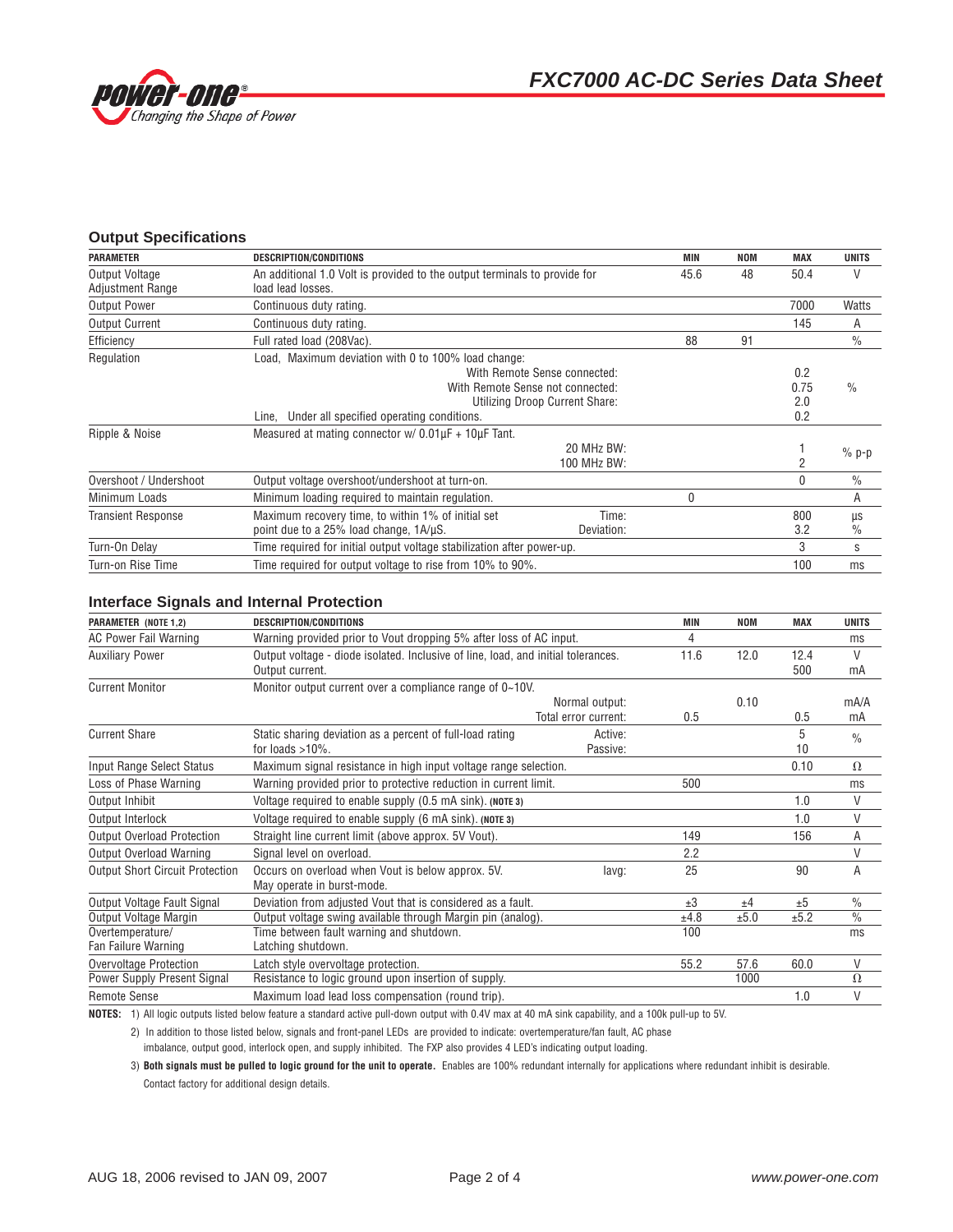

#### **Safety, Regulatory, and EMI Specifications**

| <b>PARAMETER</b>                  | <b>CONDITIONS/DESCRIPTION</b>                                                                                |                                                                                        | MIN | <b>NOM</b> | <b>MAX</b> | <b>UNITS</b> |
|-----------------------------------|--------------------------------------------------------------------------------------------------------------|----------------------------------------------------------------------------------------|-----|------------|------------|--------------|
| <b>Agency Approvals</b>           | UL60950/CSA60950-00 (cULus), IEC60950 3rd Edition, EN60950 (TÜV),<br>CE marked for the Low Voltage Directive |                                                                                        |     |            |            |              |
| Electromagnetic Interference      | FCC CFR title 47 Part 15 Sub-Part B - Conducted.<br>EN55022 / CISPR 22 Conducted.                            |                                                                                        | A   |            |            | Class        |
| <b>ESD Susceptibility</b>         | Per EN61000-4-2, level 4.                                                                                    |                                                                                        |     |            |            | kV           |
| <b>Radiated Susceptibility</b>    | Per EN61000-4-3, level 3.                                                                                    |                                                                                        |     |            |            | V/M          |
| EFT/Burst                         | Per EN61000-4-4, level 4.                                                                                    |                                                                                        | ±4  |            |            | kV           |
| <b>Input Transient Protection</b> | Per EN61000-4-5                                                                                              | Line-to-Line:<br>Line-to-Ground:                                                       |     |            |            | kV           |
| Voltage Sag Immunity              | Per SEMI F47-0200 FXC/FXP6000                                                                                |                                                                                        |     | Pending    |            |              |
| Leakage Current                   | Per UL60950 and<br>EN60950:                                                                                  | FXC7000 at 240 VAC, 60 Hz:<br>FXC7000 at 400 VAC, 50 Hz:<br>FXC7000 at 480 VAC, 60 Hz: |     |            | 10         | mA           |

#### **Environmental Specifications**

| <b>PARAMETER</b>               | <b>CONDITIONS/DESCRIPTION</b>                                                                       |                               | MIN | <b>NOM</b>        | <b>MAX</b>     | <b>UNITS</b>             |
|--------------------------------|-----------------------------------------------------------------------------------------------------|-------------------------------|-----|-------------------|----------------|--------------------------|
| Altitude                       | Operating.<br>Non-Operating.                                                                        |                               |     |                   | 10k<br>40k     | ASL Ft.                  |
| Operating Temperature          |                                                                                                     | At 100% load:<br>At 50% load: |     |                   | 40<br>70       | °C                       |
| Storage Temperature            |                                                                                                     |                               | -40 |                   | 85             | °C                       |
| <b>Temperature Coefficient</b> | 0°C to 70°C (after 15-minute warm-up).                                                              |                               |     |                   | .02            | $\%$ /°C                 |
| <b>Relative Humidity</b>       | Non-Condensing.                                                                                     |                               |     |                   | 95             | %RH                      |
| Shock                          | Operating: half-sine 10 ms, 3 axis<br>Non-operating: half-sine 10 ms, 3 axis                        |                               |     |                   | $+20$<br>$+40$ | GPK                      |
| Vibration                      | Operating: swept sine 5-2000-5 Hz, 5-32 Hz, 0.02îDA, 32-2000 Hz<br>Non-operating: random 10-2000 Hz |                               |     |                   | 6.15           | GPK<br>Grms              |
| Airflow                        | Airflow provided through the supply from front to rear.                                             |                               |     | 155               |                | cfm                      |
|                                |                                                                                                     |                               |     | 4.4<br>555<br>2.8 |                | $m^3$ /min<br>lfm<br>m/s |
| Weight                         |                                                                                                     |                               |     |                   | 27<br>12       | $\mathsf{lb}$<br>kg      |

NUCLEAR AND MEDICAL APPLICATIONS - Power-One products are not designed, intended for use in, or authorized for use as critical components in life support systems, equipment used in hazardous environments, or nuclear control systems without the express written consent of the respective divisional president of Power-One, Inc.

TECHNICAL REVISIONS - The appearance of products, including safety agency certifications pictured on labels, may change depending on the date manufactured. Specifications are subject to change without notice.